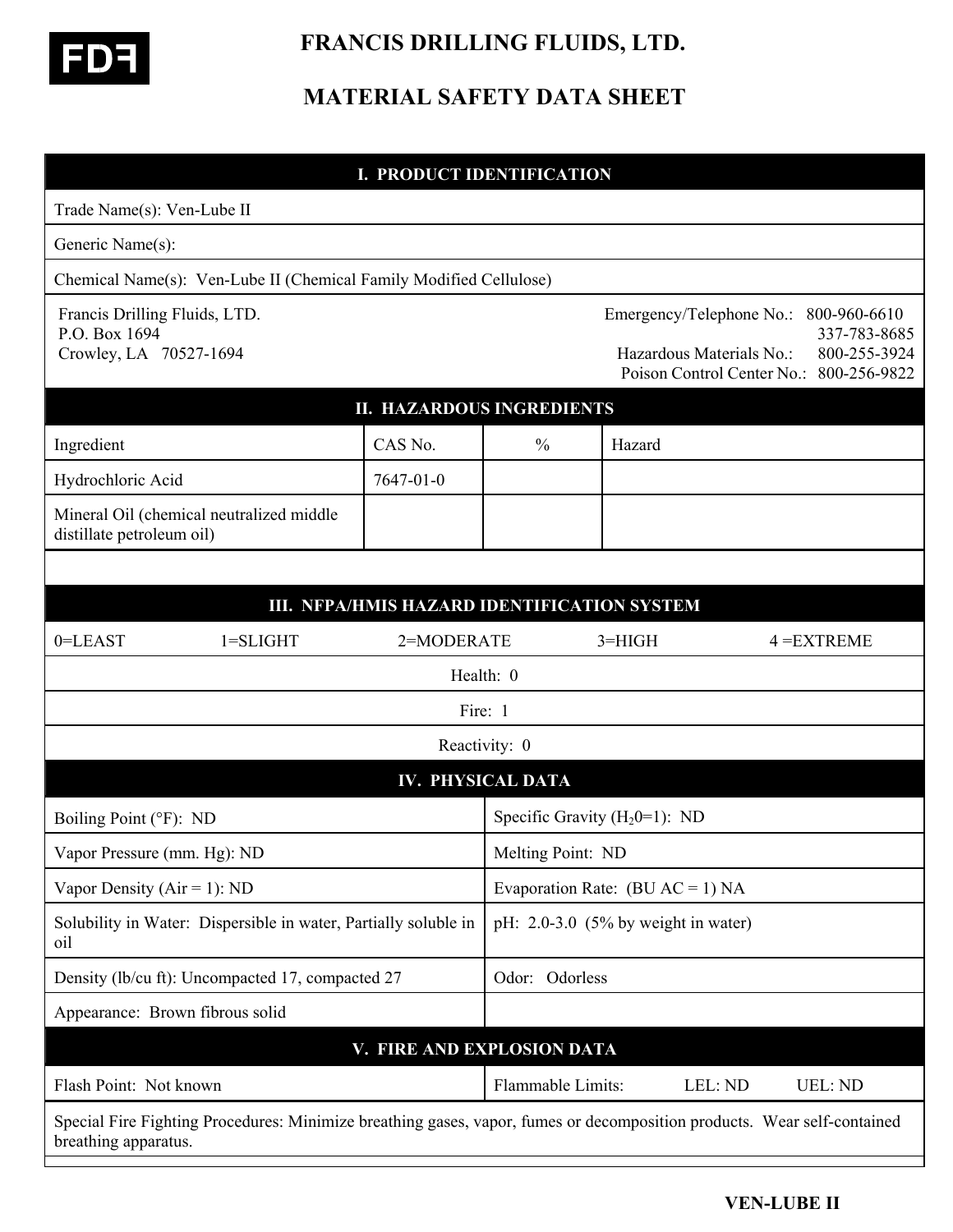Unusual Fire and Explosion Hazards: None known

Extinguishing Media: Water, foam, dry chemical, or carbon dioxide

## **VI. REACTIVITY**

Stability: Stable

Hazardous Polymerization: Will not occur

Incompatibility: Strong oxidants, active metals such as potassium, sodium, calcium, powdered aluminum, zinc, magnesium.

Hazardous Decomposition: Hydrogen chloride released. Fumes, smoke, carbon monoxide, sulfur oxides, aldehydes and other decomposition products may form in the case of incomplete powdered aluminum, zinc, magnesium.

### **VII. HEALTH HAZARD INFORMATION**

Routes of Exposure and Effects:

Skin: Irritation with possible redness from prolonged exposure.

Eyes: May cause irritation. May result in reduced vision upon prolonged contact.

Inhalation: May cause irritation to nose, throat, and lungs, May be corrosive to mucous membranes.

Ingestion: None known

Permissible Exposure Limits: (for air contaminants)

OSHA PEL (8hr. TWA): Hydrochloric Acid; 7 mg/m3 Mineral Oil; 500 ppm

ACGIH TLV:

Hydrochloric Acid; 7 mg/m3

Carcinogenicity: Not Listed as a Carcinogen or Potential Carcinogen

| Listed By NTP: Not Listed | Listed By: IARC: Not Listed | Listed By OSHA: Not Listed |
|---------------------------|-----------------------------|----------------------------|
| Acute Oral LD50:          | Acute Dermal LD50:          | Aquatic Toxicology LC50:   |

Emergency and First Aid Procedures:

Skin: Wash thoroughly with soap and water.

Eyes: Irrigate eyes with water for at least 15 minutes. If condition persists, contact physician.

Ingestion: Drink large amounts of water. Do not induce vomiting.

Inhalation: Remove to fresh air. Administer oxygen if breathing is difficult. If difficulty persists, see physician.

Additional Health Hazard Information:: Chronic Effects of Overexposure; Increased susceptibility to some long term diseases has been reported on long-term respiratory exposure to similar fibers. May produce dermatitis on repeated prolonged exposure.

Interim results from a lifetime mouse skin painting study with the mineral oil in this product show that after 25 months on test, 8 mice of an original group of 50 have developed skin tumors, of which 5 appear to be cancerous. The substance was painted on the shaved backs of mice three times a week for the lifetime of the animals with no washing between applications. All tumors noted appeared during the latter portion of the typical 2 year lifespan of the animals. In view of these findings, there may be a potential risk of skin cancer to humans from prolonged or repeated skin contact with this product in the absence of good personal hygiene.